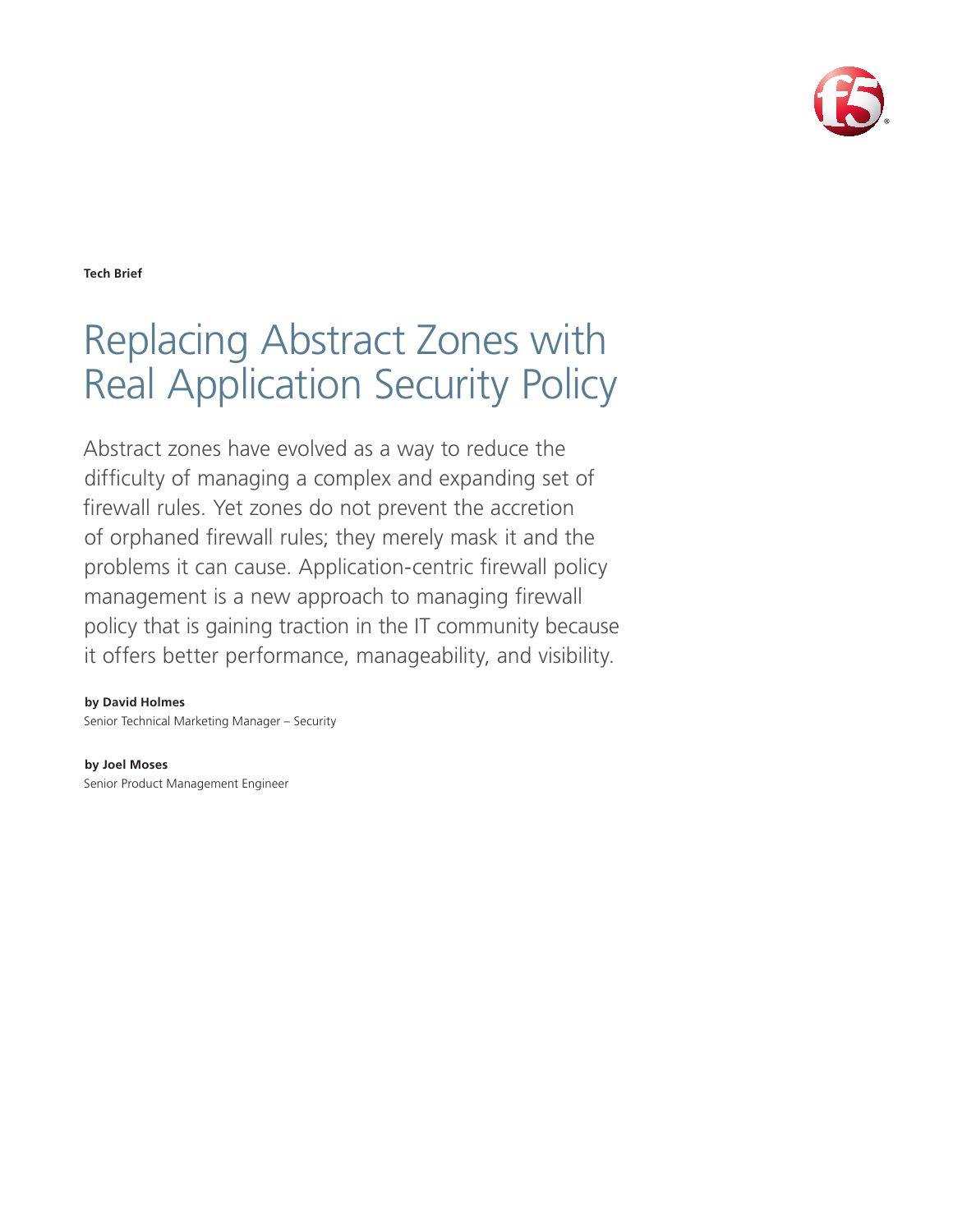

### **Contents**

| <b>Introduction</b>                                                     | 3 |
|-------------------------------------------------------------------------|---|
| <b>What Is Application-Centric Firewall Policy Management?</b>          | 3 |
| Why an App-Centric Policy Trumps Zone-Based Policy<br><b>Management</b> | 4 |
|                                                                         |   |
| Manageability                                                           | 4 |
| Performance                                                             | 6 |
| <b>Granular Visibility</b>                                              | 7 |
| Conclusion                                                              | 9 |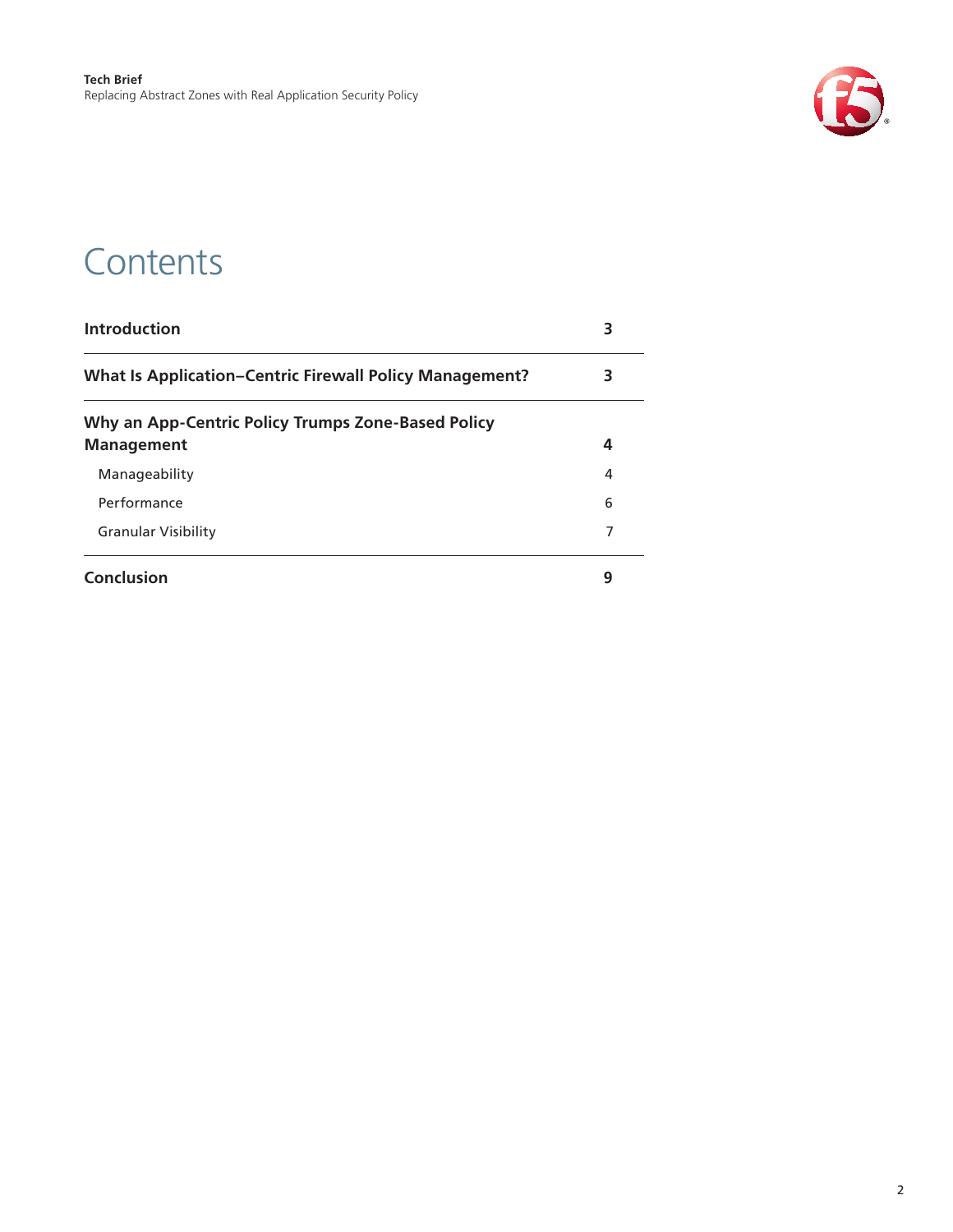

## <span id="page-2-0"></span>Introduction

As the number of firewall rules used by many IT organizations has grown over time, abstract zones have evolved as a way of reducing the complexity of managing those rules. Yet zones do not prevent the accretion of orphaned firewall rules; they merely mask it to the point where the global rule set is eventually littered with "junk DNA" that may or may not still have a purpose.

At the same time, today's IT organizations are recognizing the benefits of differentiating in-bound application traffic from out-bound user traffic. Nextgeneration firewalls have enjoyed widespread deployment to provide management of user-initiated, out-bound connections. In the other direction, Application Delivery Controllers (ADCs) have specialized in providing the intelligence to route, load balance, inspect, analyze (secure), and modify in-bound application traffic.

The advent of the application delivery firewall, with its deep integration within an organization's business and e-commerce applications, is the logical evolution of an application-centric, in-bound approach. As organizations have attached intelligent policies—regarding rate-shaping, load balancing, network optimization, and acceleration—to their applications at the ADC, the ADC has become the de facto gatekeeper for access to those applications.

The final step in this evolution is the attachment of firewall policy directly to the application configuration at the ADC. This new approach to managing firewall policy at the in-bound application level approach is called application-centric firewall policy management, and it offers surprising benefits compared with traditional zone-based firewall policy management. Organizations embracing the application delivery firewall solution, either for use in a split-traffic model or for a purely inbound, unmanned data center, are finding that an application-centric firewall policy is superior to traditional zone-based policy when manageability, performance, and granularity are priority issues for a data center's inbound traffic management.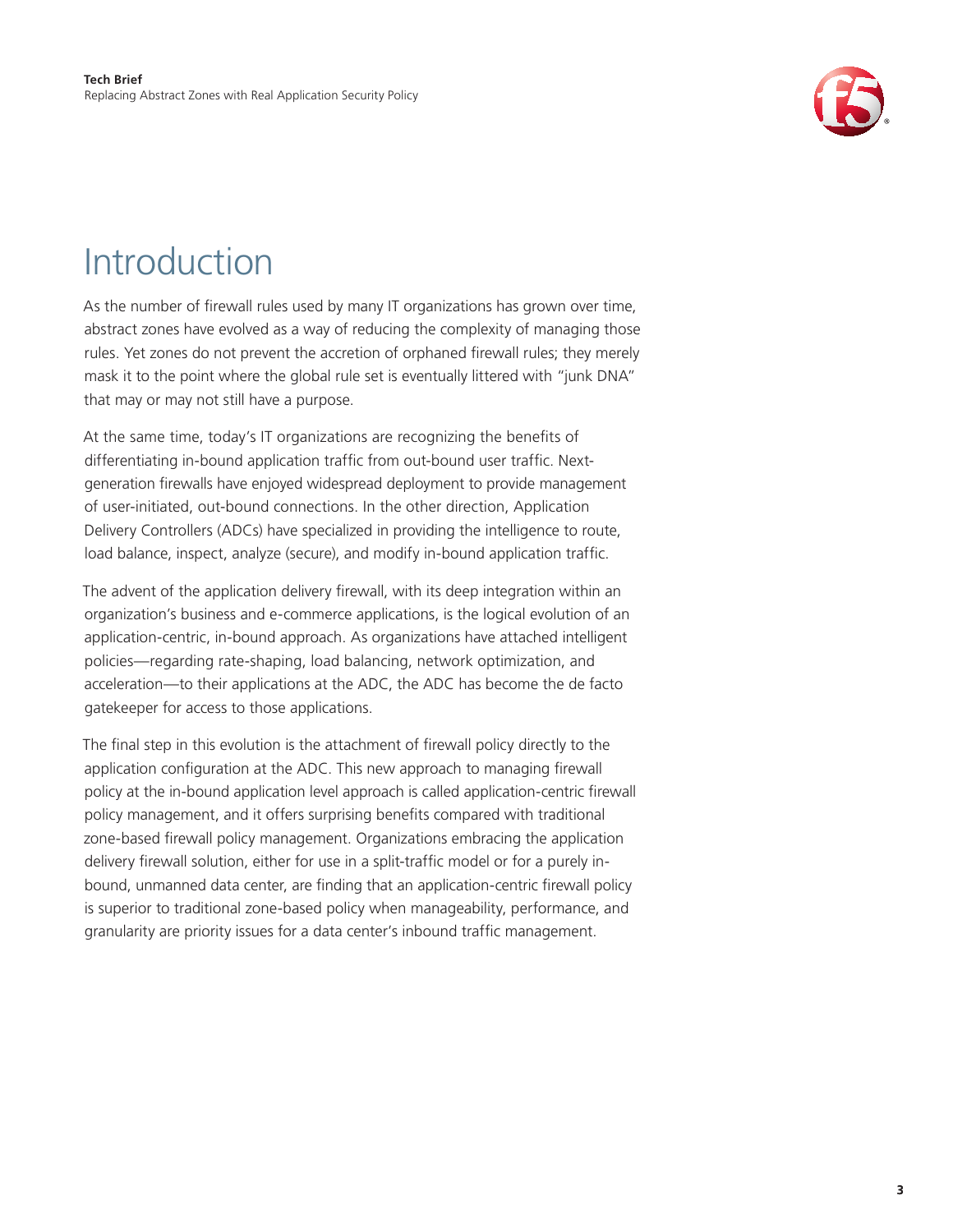

## <span id="page-3-0"></span>What Is Application-Centric Firewall Policy Management?

The application-centric firewall policy management approach is a method of attaching firewall policies directly to the application. It may be defined as a logical collection of virtual addresses, server pools, and communication profiles that comprise all the configuration necessary for optimal application delivery. This approach delivers the most benefits when the application configuration is created by a template that leverages a recommended security policy, such as might be developed by the organization's own security team.

The configuration of the application-centric (or app-centric) firewall policy is relatively familiar because the policy is defined against a context. For conventional firewalls, the context is a zone and/or a 5-tuple. For app-centric policy, the context is the application itself. The application context, richer in attributes and objects than a 5-tuple, enables a richer network security policy.

In the web application firewall (WAF) market, there is no controversy in attaching WAF security policy to the application. Application-centric firewall policy management can work the same way for network security (that is, security at layers 3 and 4 of the OSI model).

## Why an App-Centric Policy Trumps Zone-Based Policy Management

Applications running across networks encounter a wide range of performance, security, and availability challenges. These problems cost organizations an enormous amount in lost productivity, missed opportunities, and damage to reputation. Fortunately, the application-centric approach can reduce these challenges and streamline firewall policy management by enhancing manageability, improving performance, and delivering more granular visibility.

### Manageability

As data centers have grown to encompass hundreds and thousands of applications, so have the complexities of managing firewall policies. The situation has become complex enough that a team of policy operators cannot easily manage the rules for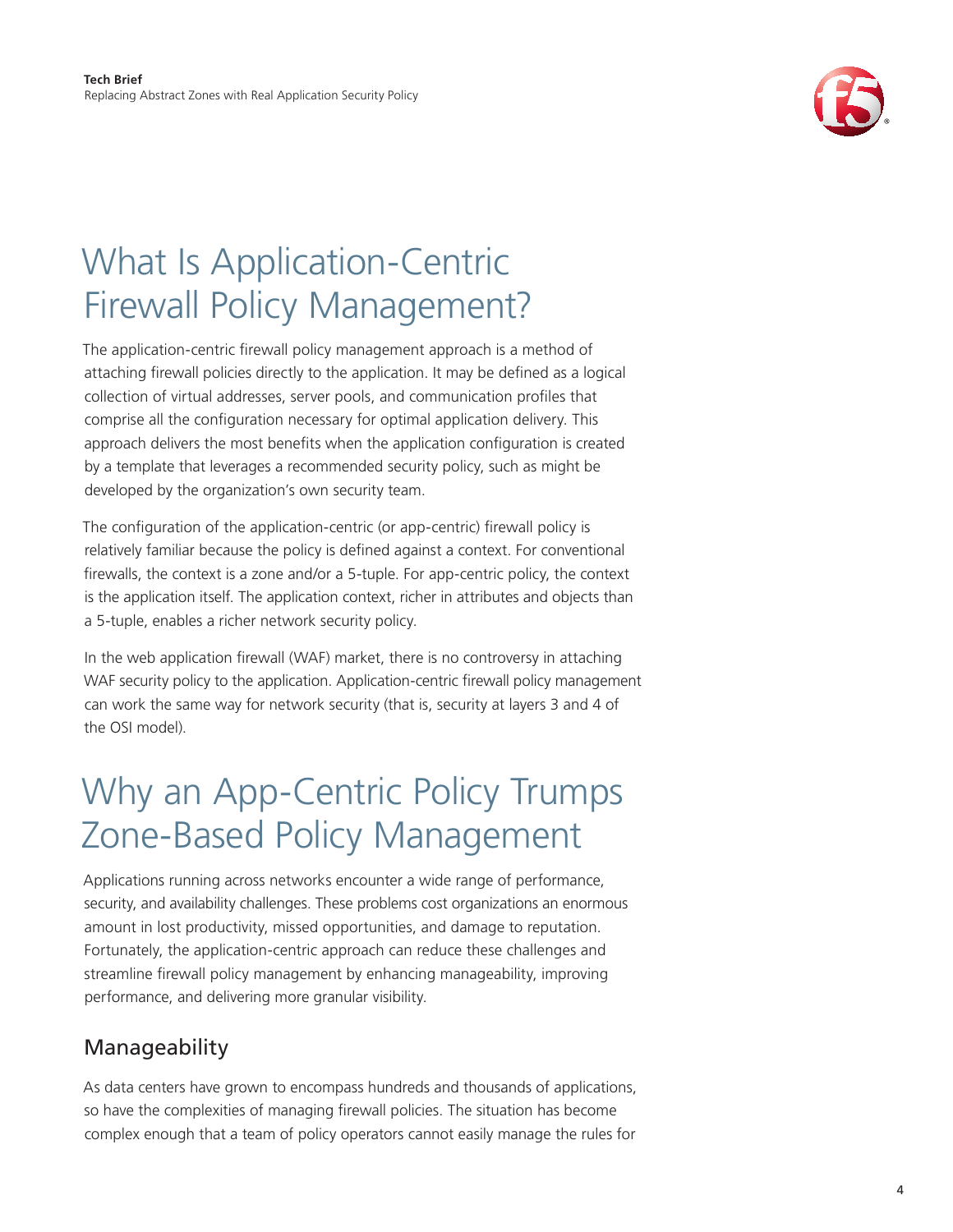

so many in-bound objects. Traditional firewalls initially solved this problem by introducing zones, with rules set for a zone and then objects (applications) grouped into these zones based on their firewall needs. Over time, however, zones are prone to the accretion of orphaned firewall rules—rules that linger in the security configuration even after their associated applications are retired, since removing rules is always harder than adding them. A security policy focused on applications is a better approach.

Unlike zones, which are artificial abstractions, applications are concrete groupings of firewall objects where the real business logic, commerce, and day-to-day communication of the organization take place. When each application includes the definition of its own security policy, there is no need for an extra abstraction layer that needs its own management and maintenance, as a traditional zone does. Herein lies the intrinsic value of an app-centric policy management approach: firewall policies are attached to the business application already being managed for its own sake, rather than to an artificial construct that imposes its own management burden and more easily becomes outdated.



Figure 1: Application-centric firewall policies ease management by linking security policies more directly with each application.

#### **Reducing misconfiguration**

In addition to making management easier, the reduction of abstraction has a tangible security benefit, too. Firewall misconfiguration is the leading vector for network breaches. By using an integrated platform with a focus on application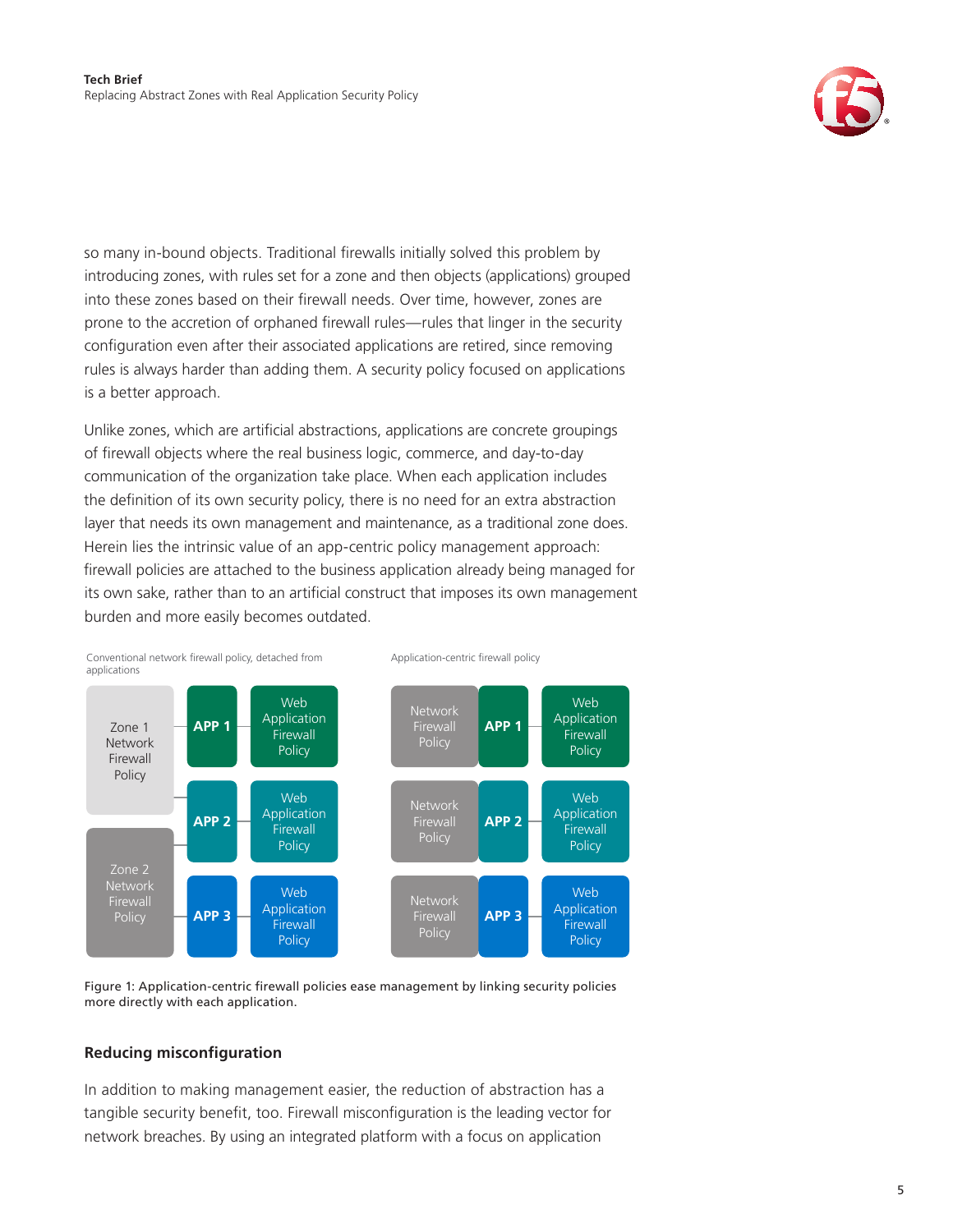

<span id="page-5-0"></span>delivery, security administrators can much more easily create accurate rules for all applications. This is because the platform configuration template already contains the pre-configured destination IP, destination port and service, and pools and monitors. Testing and troubleshooting are also simpler because instead of dealing with two platforms (the ADC and the firewall), a security administrator only needs to deal with one.

#### **Reducing work per application**

To understand a specific example of how the application-centric approach improves manageability, consider the cost of manual work per application. The app-centric approach reduces this workload through the creation of reusable application templates that include pre-defined firewall policies. When applications are created from the template the associated firewall rules are automatically created, saving both the application and network security teams work. The application team doesn't have to change the way they work. The security team doesn't need to continually handle requests to open a tuple on the firewall and define logging as applications come and go.

#### **Helping the auditor**

In another example of greater efficiency, using application templates to configure the app-centric firewall policy enables an administrator to assist the auditor by simplifying the information the auditor must review. The auditor can look in a single place (the template) on a single device to see the definition of the firewall rules and the application configuration. From the auditor's perspective, there is a single pane where the configuration for each application (including certificates) can be audited.

### Performance

Every firewall administrator for a large organization has been faced with the issue of performance as it relates to firewall rule-set ordering. Most experienced administrators have found that they had to reorder a firewall rule-set to bring performance back to an acceptable level after a change. Certainly some of the performance degradation is a result of the policy bloat common to zones. The remainder is due to the fact that firewalls—even those that perform policy compilation—do not attempt to optimize rule performance with the behavior of the underlying applications in mind.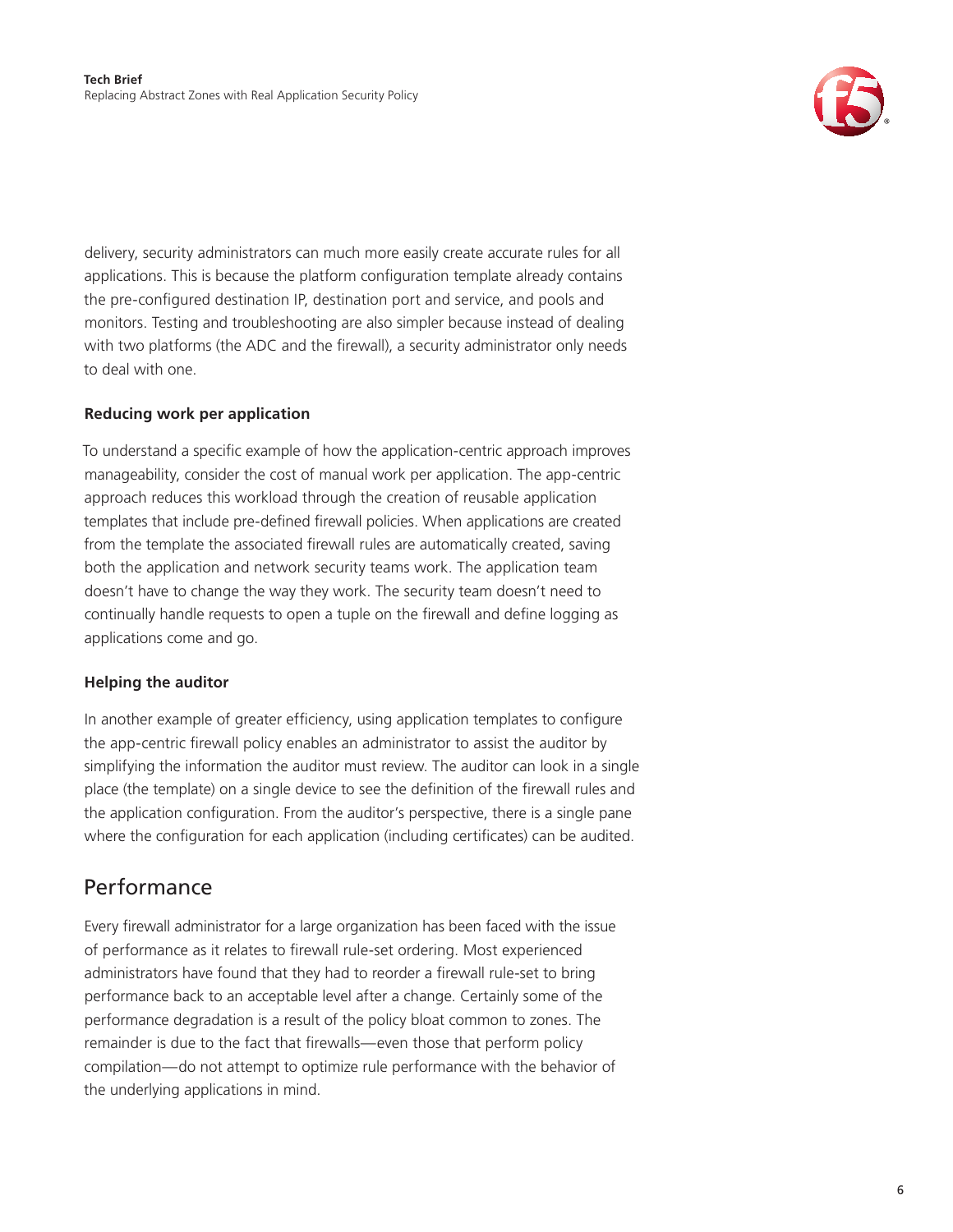

<span id="page-6-0"></span>Application-centric firewall policy management, on the other hand, does not suffer from these drawbacks. All other things being equal, smaller rule-sets perform faster. The abstract nature of zones discourages the proper pruning of stale rules, and as a result, global rule-sets grow unbounded. In the app-centric approach, as applications are retired, their security policies are automatically retired with them. This helps avoid the problem of orphaned firewall rules that are not owned by anyone, yet everyone is afraid to remove, and thus ensures smaller, faster rule-sets over time.

Another performance consideration addressed by the app-centric approach is optimization. In this approach, optimization is improved because the underlying firewall can optimize around a discrete object (the application), not an abstract collection. Performance therefore becomes bounded by the application delivery architecture, not the zone where policy is attached to abstraction.

### Granular Visibility

Application teams and security teams often must work together to debug an issue between the firewall and the ADC behind it. Frequently the application team will tell the firewall team that the application isn't receiving traffic from a certain user, and then the two teams wrangle over packet-captures in non-real time, wasting time on a lengthy and tedious back-and-forth procedure.

Application-centric firewall policies, on the other hand, offer the security team the ability to send the logging data for the specific application, in real-time and for that application only, to the application's management team. This allows the application team to immediately assist in the diagnosis of rule exceptions, run tests, and observe the outcome.

Zone-based firewall policies have no ability to instrument logging parameters at a per-application granularity. Consequently, the more granular visibility provided by app-centric firewall policy management—not just to the security teams but also the application teams—leads to faster issue resolutions for users and less work for both teams.

### **Logging applications**

For a real-world example of the power of more granular visibility, consider an enterprise security team that has worked with two different stakeholders to create a security policy for two applications used by the enterprise, such as Microsoft Exchange and Microsoft SharePoint. These stakeholders may have their own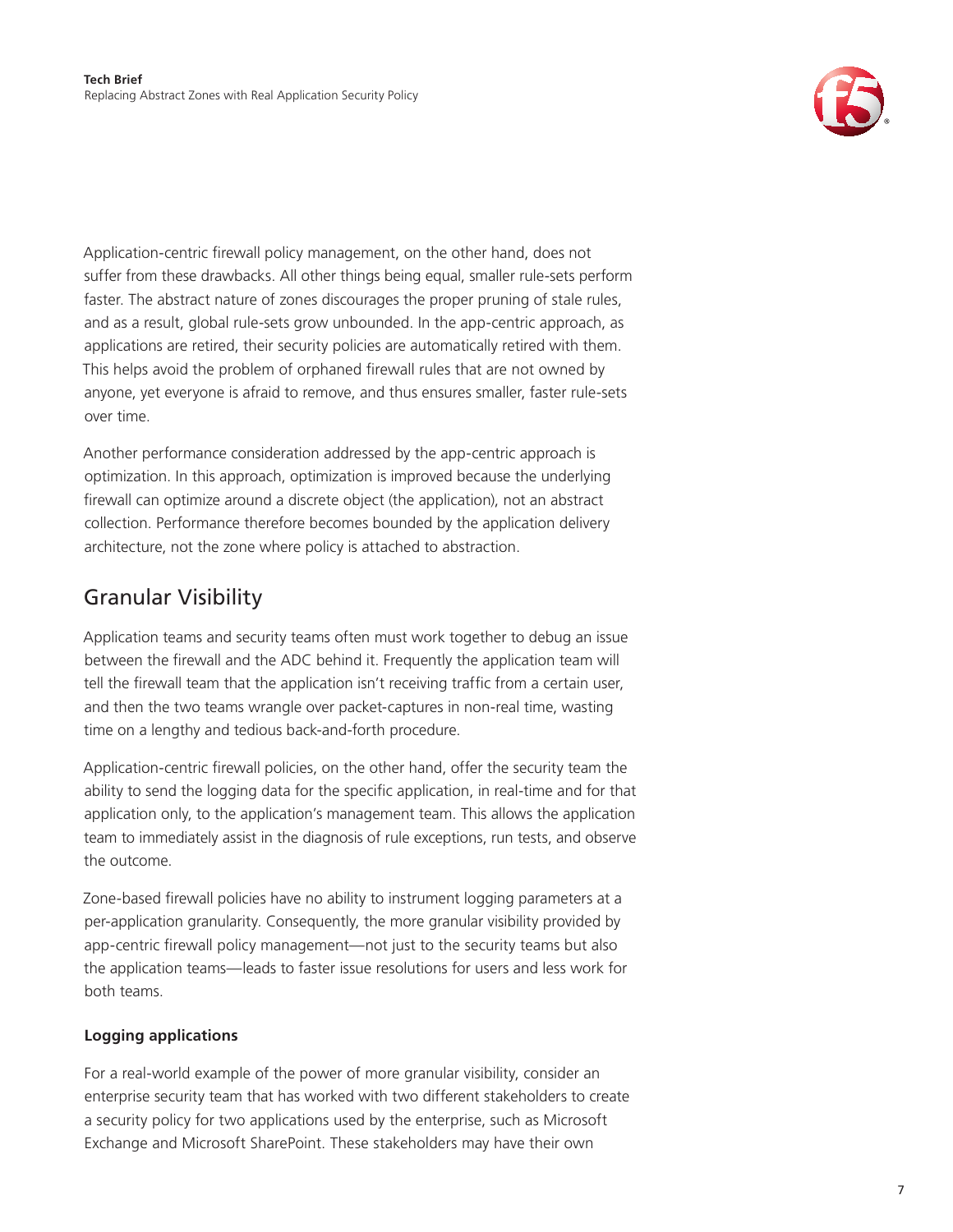

preferred methods and software tools for collecting and reporting information, which differ from the method the security team uses to collect traffic logs from the entire firewall. Both the Exchange and the SharePoint teams want visibility to the traffic on their application, but the Exchange team already uses Splunk to report on their application environment, for instance, while the Sharepoint team has heavily invested in ArcSight. With the app-centric approach, logging data for each can be provided by the ADC without manual intervention by the security team or manipulation of logging data to make it suitable for either Splunk or ArcSight.



Figure 2: More granular logging helps teams work independently and together in real time.

#### **Service provider efficiency**

Another significant example of the benefits of the application-centric approach can be seen in communications service provider industry, where service providers manage hundreds or thousands of applications for their downstream customers. By attaching firewall rules directly to each application, the service provider avoids any need to migrate each customer's security zone abstraction into its own, potentially saving considerable time and complexity.